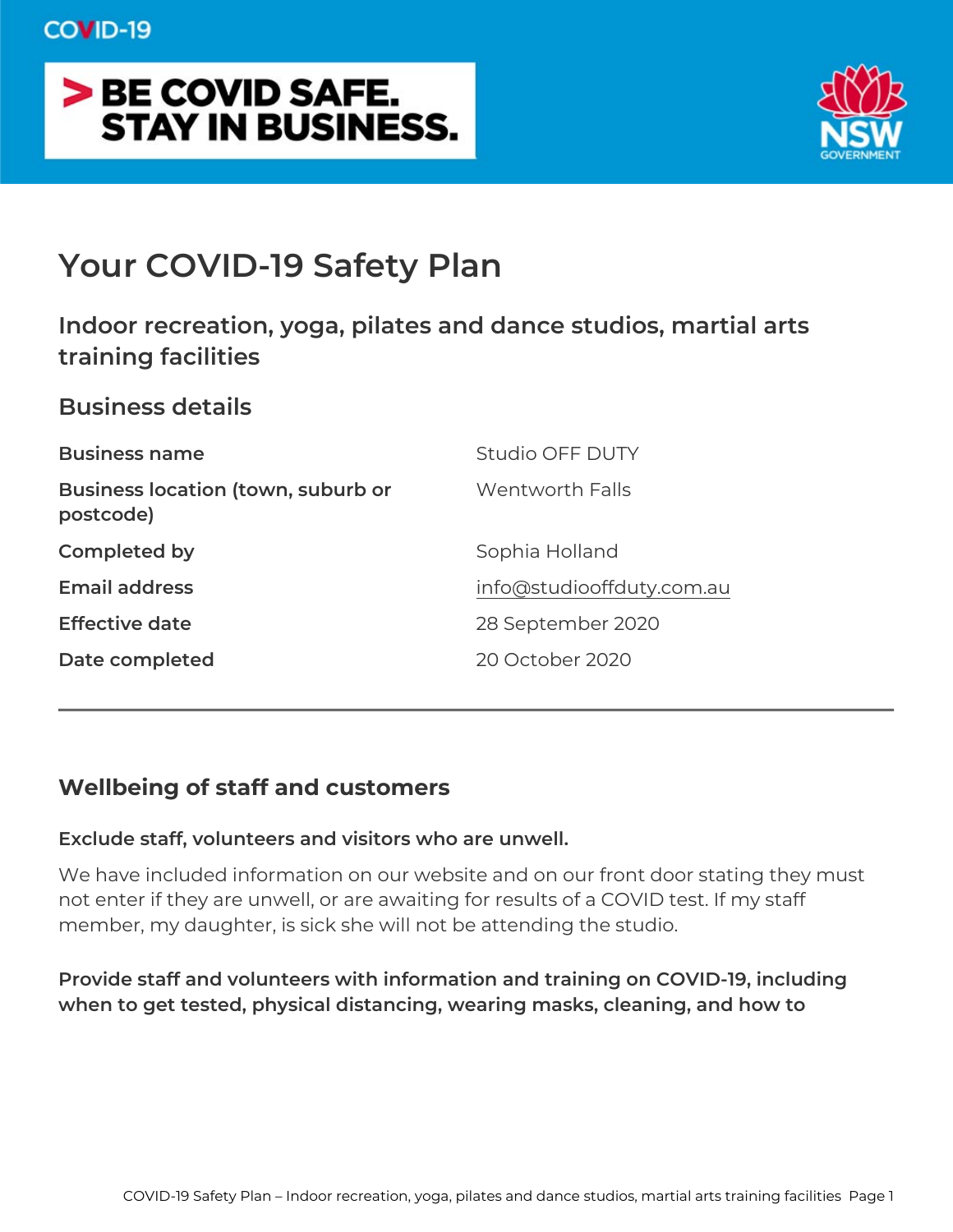#### **manage a sick visitor.**

I have informed my staff member who is my daughter about our COVID safety rules and provided her with information about wearing masks, 1.5m physical distancing where reasonable during all of her classes and she needs to clean the studio thoroughly in the 10 mins she has before the next class arrives. We both also trained/updated very recently in CPR and FIRST AID which provided us with current knowledge on COVID. If we have a sick customer, they will be asked to leave.

#### **Make staff aware of their leave entitlements if they are sick or required to self-isolate.**

I have one staff member, who is my daughter, if she is sick I will teach all of her classes for two weeks or other if stated necessary by her doctor.

#### **Display conditions of entry (website, social media, venue entry).**

Conditions fo entry are displayed through signs on our front door, and also on our website.

Premises with a swimming pool, spa or sauna must complete the COVID-19 Safety Plan for swimming pools.

Premises with an indoor gym must complete the COVID-19 Safety Plan for gyms and register this through nsw.gov.au.

Premises with food or drink services must complete the COVID-19 Safety Plan for restaurants and cafes and register this through nsw.gov.au.

These do not apply to my business as we are teaching dance classes, have no food or drink services and do not have a swimming pool, spa or sauna.

# **Physical Distancing**

#### **Ensure the number of people in a facility does not exceed one person per 4 square metres (excluding staff). Children count towards the capacity limit.**

Our premises is 80 square metres, allowing 20 people in the studio and waiting area at any one time. Each participant must book their class through our online system which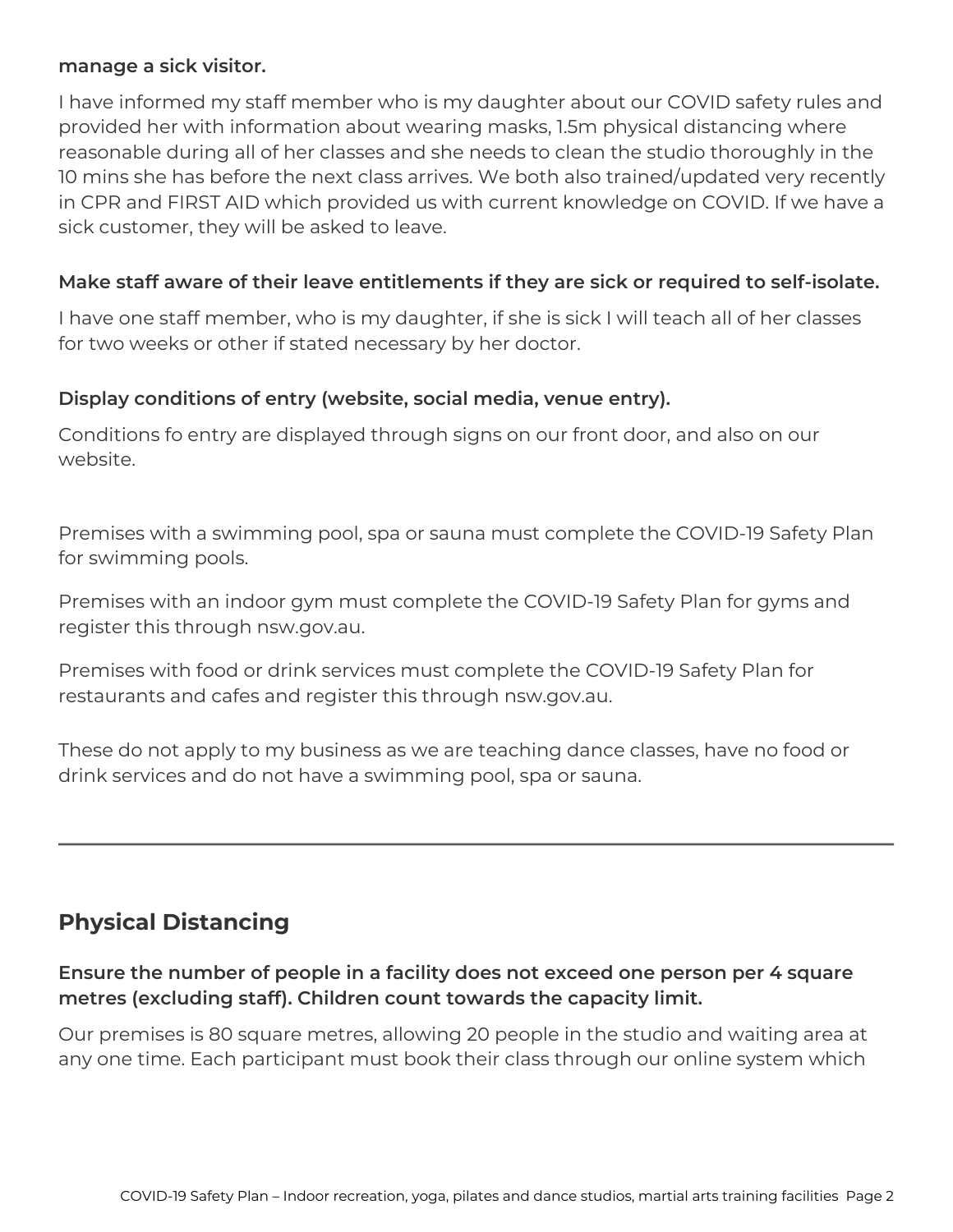keeps track of the people and limit these numbers. We will not be allowing anyone to wait in the waiting room. Instead on our door we have a sign that asks people to enter when their class begins and the waiting room will be closed.

**Ensure sport and recreation activities have no more than 20 participants, plus the instructor and any assistants, per space that complies with one participant per 4 square metres. There may be multiple classes in a room if there is sufficient space to accommodate this, and if the classes remain separate with start and end times staggered to minimise crowding. Ensure participants maintain 1.5 metres physical distance where practical. Children count towards the capacity limit.** 

Classes are in one hour blocks, however each class will be 50 mins allowing 10 mins for staggered changeovers and cleaning. We have put tape markings on the studio floor, each 1.5m apart to ensure participants are remain this distance \apart.

# **Ensure any spectators comply with 1.5 metres physical distance where practical, such as through staggered seating. Household contacts are not required to distance.**

This does not apply to my business as there are no spectators and the waiting area will be closed. The only people on premises will be class participants and instructors.

High energy dance, such as Zumba or similar classes, can spread COVID-19 if a participant is infected. There should be additional planning around these activities including:

- **Additional physical distancing or smaller class sizes**
- **Cleaning with detergent and disinfectant after each class**
- **Holding these classes in large spaces with high ceilings and good ventilation**
- **If partnered dancing, avoid rotation of partners**

Our ceilings are 3.6m high and we have lots of windows ensuring good ventilation. Our numbers will remain locked at 10 participants per class in order to ensure social distancing. All classes will finish after 50 mins allowing 10 mins to clean and disinfect before the next class begins,

# **Ensure communal facilities such as showers, change rooms and lockers have strategies in place to reduce crowding and promote physical distancing.**

We do not have showers, lockers or big change rooms. We have put a sign on the door of the bathroom stating one person only at a time may be in there.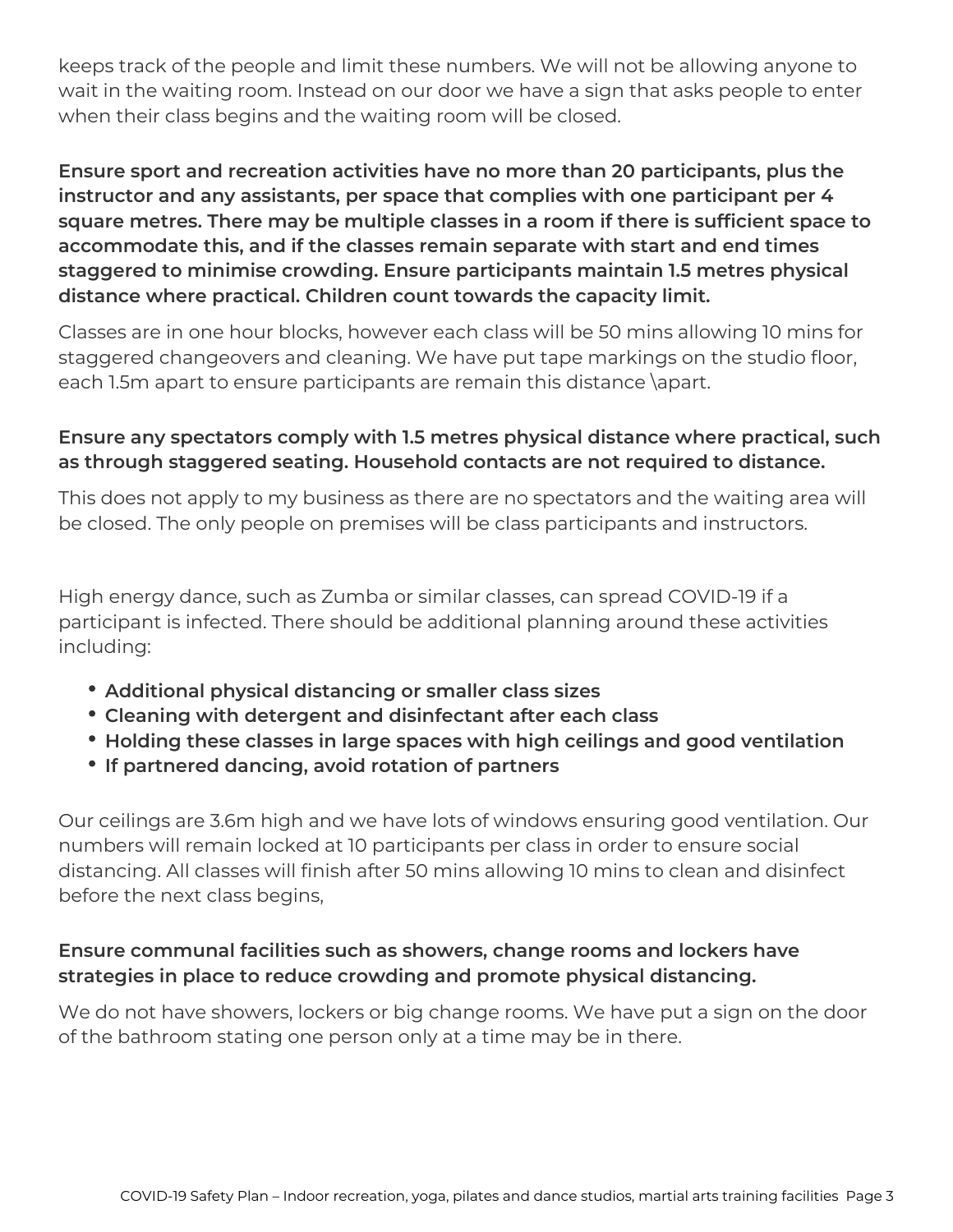# **Where practical, stagger the use of communal facilities. Strongly encourage visitors to shower/change at home where possible.**

We do not have a shower and have included on our website a paragraph about COVID regulations, asking people to change at home.

# **Reduce crowding wherever possible and promote physical distancing with markers on the floor, including where people are asked to queue.**

As we do not have our waiting room open, there will be no queuing or waiting for class. We have marked the floor of the studio to ensure social distancing and have a sign on our front door asking people to not enter until the time of their class and that our waiting area is closed.

# **Have strategies in place to manage gatherings that may occur immediately outside the premises.**

We have a sign on our front door stating 1.5m social distancing rules and to please not gather at the from of the studio,.

**Use telephone or video platforms for essential staff meetings where practical. Where reasonably practical, ensure staff always maintain 1.5 metres physical distancing, including at meal breaks and in office or meeting rooms. If staff are not able to physically distance, or work in a role with significant public interaction, strongly recommend they wear a face mask if practical.** 

I only have one staff member other than myself. We do not have staff meetings as she is my daughter. We cannot wear a face mask while teaching a dance class as the participants would not be able to hear/understand what we are saying. However, the instructor will remain at the front of the room most of the time, or if practical to do so.

# **Review regular business deliveries and request contactless delivery and invoicing where practical.**

I do not get deliveries to the business. I have contactless deliveries for the business to my house. This is because I do not have a PO Box and I do not want any equipment/deliveries left unattended.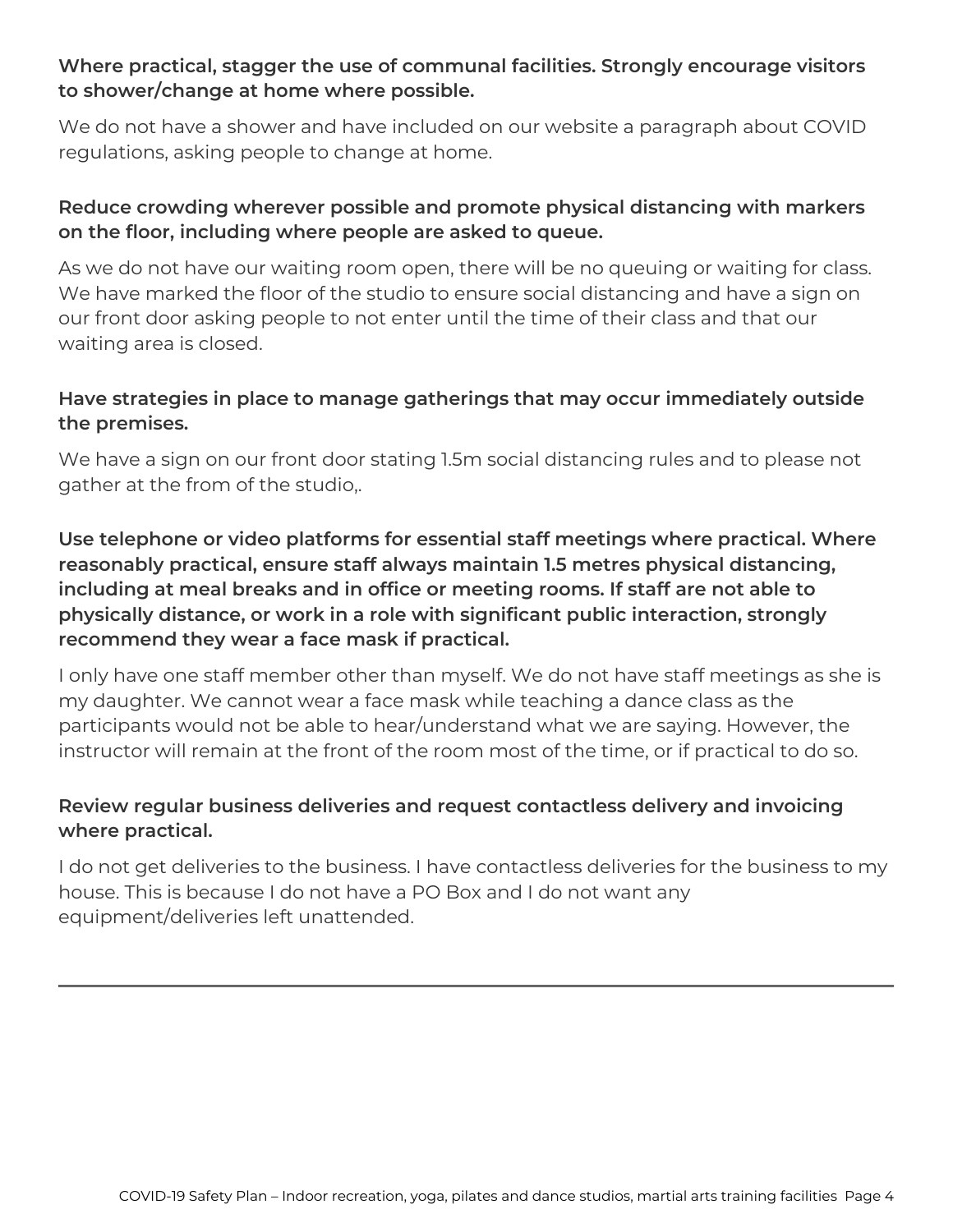# **Hygiene and cleaning**

#### **Adopt good hand hygiene practices.**

We will clean and disinfect the studio area before each class. We will not be providing/hiring equipment such as yoga mats and flex bands, the client must bring their own, or they can purchase brand new form our studio.

# **Ensure hand sanitiser is accessible at the venue entry and throughout the facility or ground.**

We have hand sanitiser at the entrance to our studio, and another at the top of the stairs.

#### **Ensure bathrooms are well stocked with hand soap and paper towels or hand dryers. Consider providing visual aids above hand wash basins to support effective hand washing.**

We have soap in the bathroom as well as paper towels.

#### **Encourage visitors to bring their own water bottles, sweat towels and equipment.**

Each participant will need to bring their own water bottles, towels, mat and equipmentthis is stated on our website. We will have some of this equipment for sale, unopened and brand-new at our studio, which the client will need to purchase if they forget theirs. We will not be hiring any equipment or allowing participants to borrow ours.

# **Clean frequently used indoor hard surface areas, including children's play areas, at least daily; first with detergent and water, and then disinfect. Clean frequently touched areas and surfaces, including in communal facilities, several times per day.**

The studio will be cleaned in its entirety at the end of each day. Frequently touched areas will be disinfected between each class.

#### **Clean areas used for high intensity cardio classes with detergent and disinfectant after each use.**

We will not have high intensity cardio. Regardless, the studio floor will be cleaned and disinfected between each class.

#### **Reduce sharing of equipment (including hire equipment) where practical and ensure**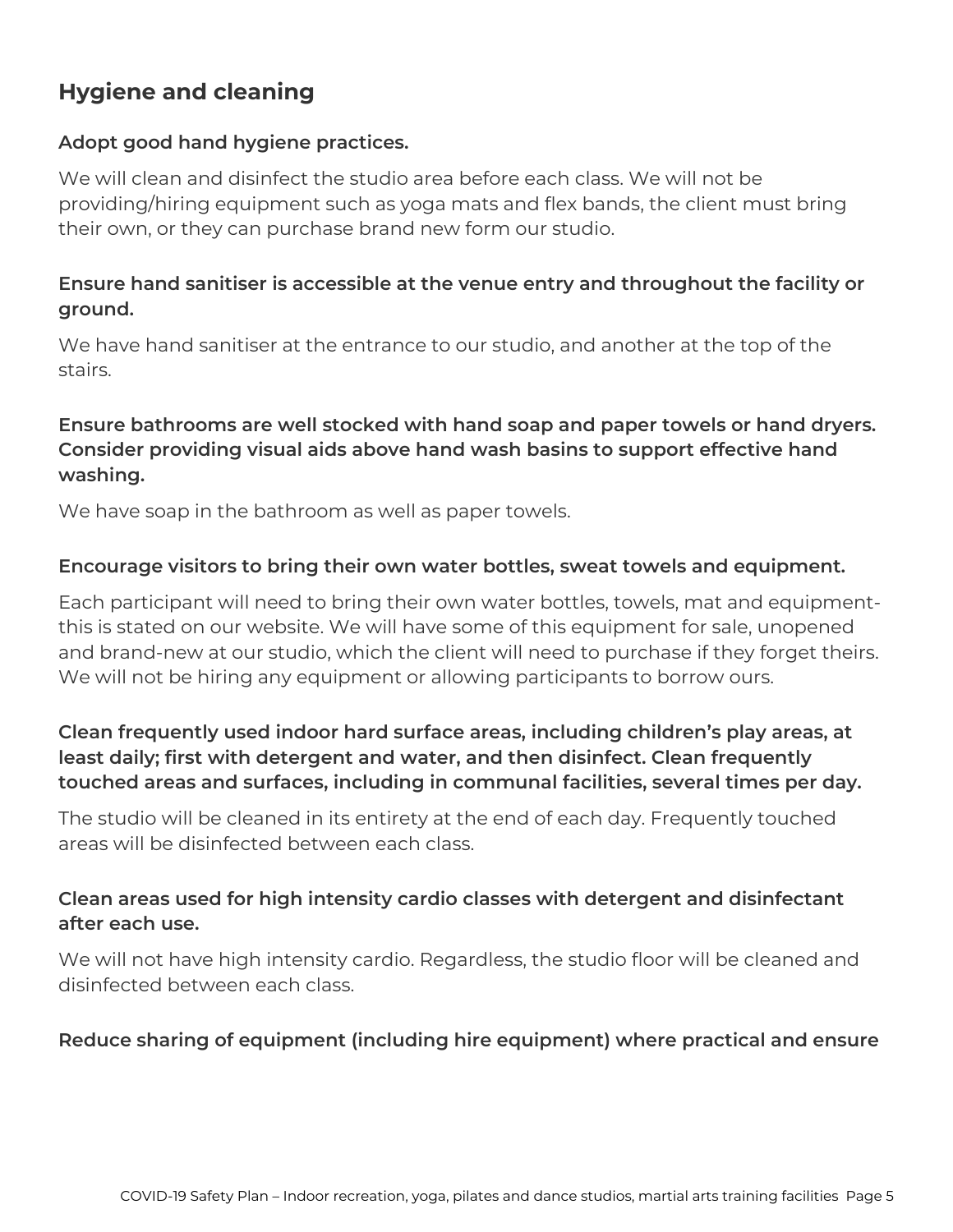#### **these are cleaned with detergent and disinfectant between use.**

We will not be hiring any equipment to participants.

# **Ensure there is accessible detergent/disinfectant and gloves for visitors to use, should they wish.**

We have disinfectant bottles available for each participant.

#### **Disinfectant solutions need to be maintained at an appropriate strength and used in accordance with the manufacturers' instructions.**

We have several bottles of disinfectant on site which are the appropriate strength and used according to the instructions on the back.

#### **Staff are to wash hands thoroughly with soap and water before and after cleaning.**

All staff will ask hands with soap and water in our bathroom after cleaning and before the next class starts.

#### **Encourage contactless payment options.**

Our participants must book and pay for their classes on line. If in the case a client would like to book on site at the studio, they will pay for the class via our contactless Eftpos terminal.

# **Record keeping**

**Keep a record of name and a contact number for all staff, volunteers, participants, visitors and contractors for a period of at least 28 days. Where possible, personal details should be collected in a way that protects it from disclosure to other customers. Ensure records are used only for the purposes of tracing COVID-19 infections and are stored confidentially and securely.** 

All records of staff and participants is kept on my booking system.

**Make your staff aware of the COVIDSafe app and its benefits to support contact tracing if required.**